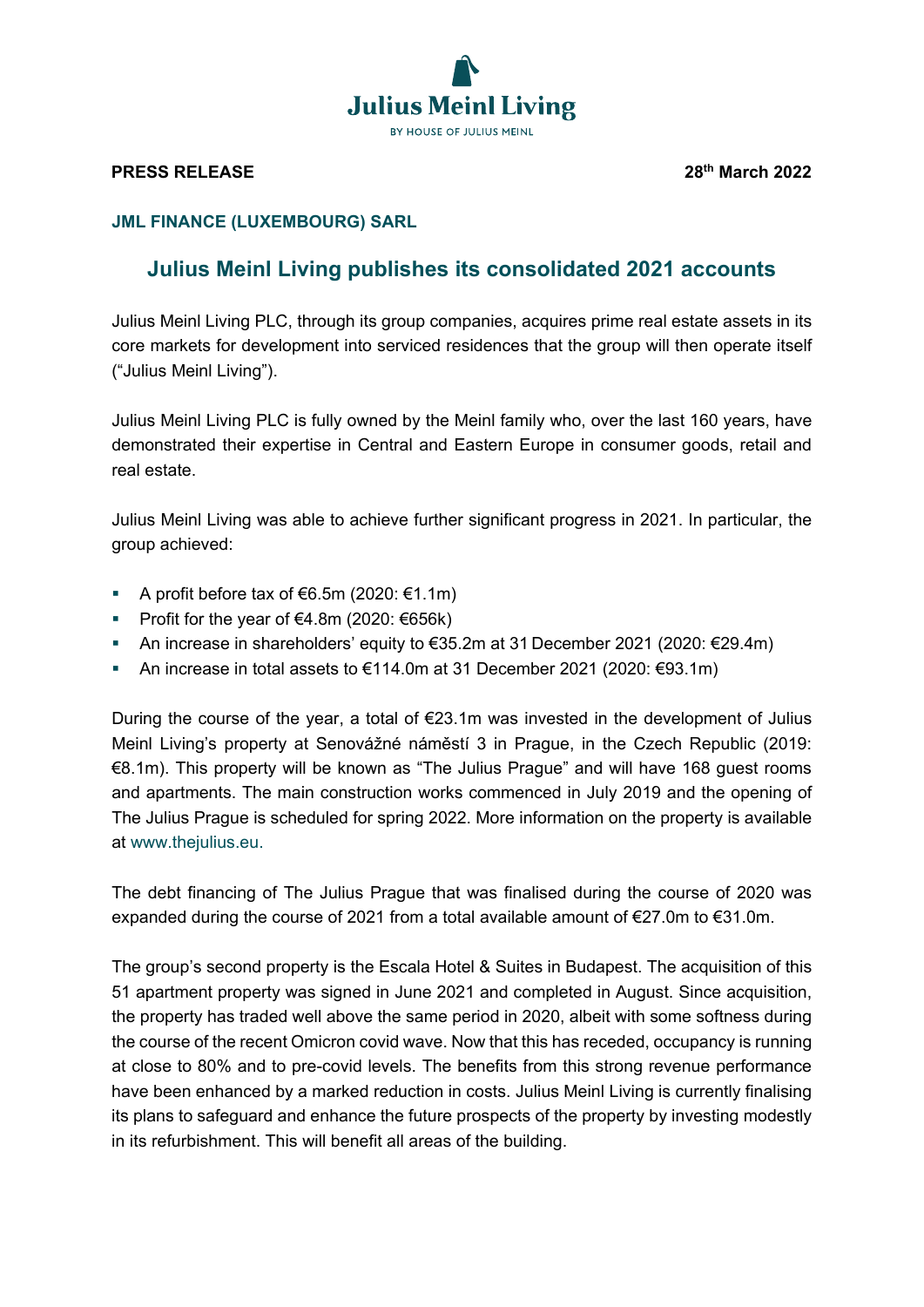

A partial €3.9m debt-financing of the purchase of the Escala Hotel & Suites was also concluded.

The agreement to terminate development of the group's former Belgrade property that was signed in December 2021 resulted in a charge of €2.5m, representing the write-off of the fair value gain on the project that was booked in 2021. The termination itself involved no material cash cost and no payment was made to the developer who was contracted to deliver the project.

Across its properties, Julius Meinl Living recorded in 2021 a fair value gain totalling €12.7m (2020: €4.1m). The fair value of The Julius Prague is now assessed as being €84.6m while the fair value of the Escala Hotel & Suites is assessed as being €9.4m.

As at 31 December 2021, Julius Meinl Living had cash of €17.1m (2020: €16.5m) and net financial debt of €47.1m (2020: €16.3m). The increase in net financial debt resulted from the investment in The Julius Prague and the acquisition of Escala Hotel & Suites and was enabled by the strong credit characteristics of the group.

The 2021 accounts are now available from [www.juliusmeinlliving.com.](about:blank)

The strategy of Julius Meinl Living now has two elements to it. The first is to develop The Julius into the pre-eminent collection of premium serviced residences in central and western Europe. The second is opportunistically to acquire a number of lower value serviced residence properties that can immediately generate profit and cash flow for the group, and after modest investment in refurbishment, value uplift also.

In accordance with its strong financial position, Julius Meinl Living continues to progress negotiations in relation to already identified pipeline properties and continues to seek additional pipeline opportunities, in both cases for eventual addition to The Julius collection and for opportunistic purposes.

People within Europe but also from the rest of the world are eager to return to travel. Hotels in general but serviced residences, in particular, should benefit strongly through 2022 and beyond. This reflects both the secular growth in the serviced residences sector and a perception that they represent a "safer" hospitality option.

Even against this encouraging backdrop, and despite events in Ukraine, Julius Meinl Living believes that it is well-placed to outperform the sector, as its unique business model, strong financial position, depth of capability and expertise, and exciting development pipeline continue to position it well.